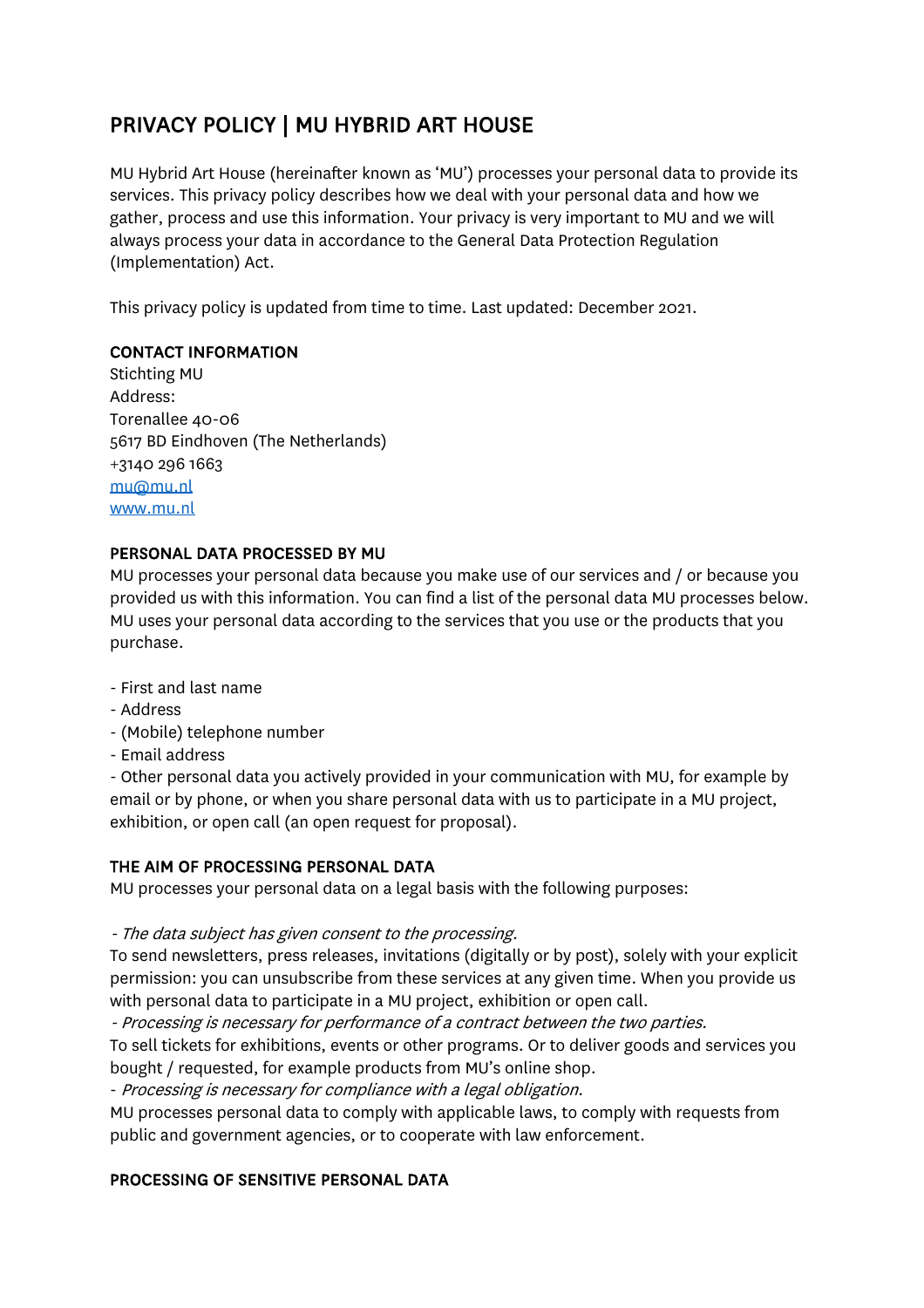Mu.nl, websites managed by MU (badaward.nl and theselfdesignacademy.nl) and / or services provided by MU do not intend to collect data about visitors under the age of 16 without the consent of parents or legal representatives. However, MU cannot verify the age of an online visitor. If you suspect that MU has collected personal data about a minor without permission, please contact us.

#### PERIOD THAT PERSONAL DATA ARE KEPT

MU does not keep the processed personal data any longer than it is necessary for the purpose of data processing. The period that personal data are kept depends on the purpose. This is described in MU's GDPR processing register.

## THE EXCHANGE OF DATA

MU shares information with third parties 1) if there is a lawful basis for this as described in the General Data Protection Regulation (Implementation) Act 2) to perform its services. Third parties may view data and / or are data processors, but they are never data controllers. With third parties, MU arranges Data Processing Agreements (DPA) to ensure the same level of security and confidentiality of your data as described in this privacy policy.

MU solely uses the personal data in its possession via third parties for the purposes described in this privacy policy. MU never sells your personal data to third parties.

#### Mailchimp

MU makes us of the services provided by Mailchimp in order to send newsletters, press releases and invitations. MU has access to your email address and optionally (if you add this) your first name, last name and address. Your address information is only used when you gave explicit permission to receive mail by post. Via the link in the footer of all emails MU sends via Mailchimp, you can permanently delete your data or change your preferences. Read more about the Privacy Policy of Mailchimp.

#### Eventbrite

MU makes use of the services provided by Eventbrite for online ticket sales. In Eventbrite, you create your own account where you add your first name, last name, email address and bank details. MU only has access to the last 3 digits of your bank account. At any given time you can change or permanently delete your account. Read more about **Privacy Policy of Eventbrite.** 

#### SumUp

MU makes use of the services provided by SumUp for all transactions by card. Read more about Privacy Policy of SumUp.

#### Partners Bio Art & Design (BAD) Award

For the annual Bio Art & Design (BAD) Award, MU cooperates with several partners. These partners have access to the personal data of those who have applied for the award, like data provided by the applicants, on their own initiative, through the application and contact forms. The partners can solely view personal data via a secured online environment that is managed by MU: they are not authorized to manage or process the personal data.

#### AUTOMATED DECISION-MAKING